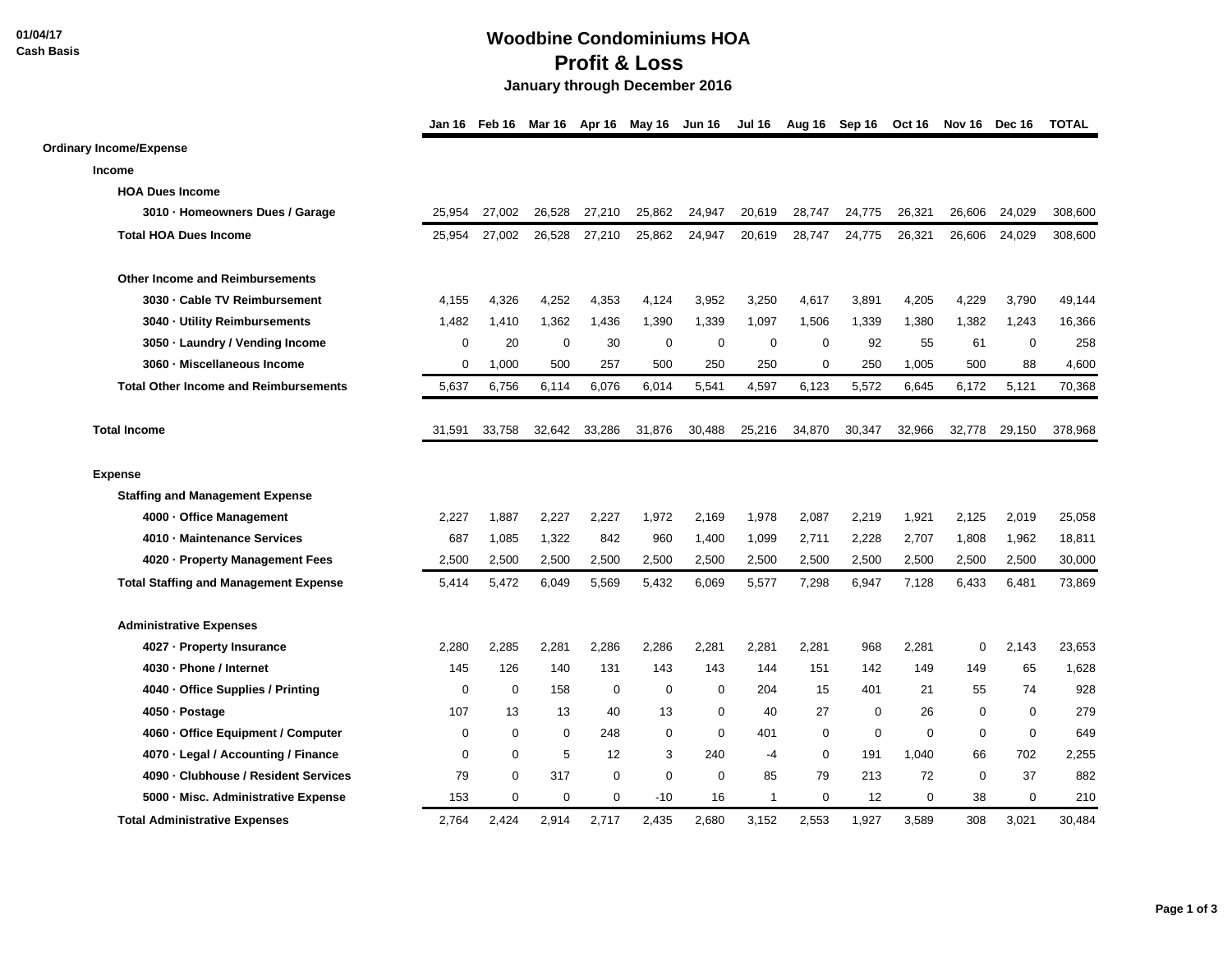## **Woodbine Condominiums HOA Profit & Loss January through December 2016**

|                                        |             | Jan 16 Feb 16 | Mar 16      | Apr 16      | May 16      | <b>Jun 16</b> | <b>Jul 16</b>  | Aug 16 Sep 16 |             | Oct 16      | Nov 16           | Dec 16      | <b>TOTAL</b> |
|----------------------------------------|-------------|---------------|-------------|-------------|-------------|---------------|----------------|---------------|-------------|-------------|------------------|-------------|--------------|
| <b>Contracted Services</b>             |             |               |             |             |             |               |                |               |             |             |                  |             |              |
| 5010 · Landscaping Contract            | 2,220       | 2,320         | 2,320       | 2,320       | 2,320       | 2,479         | 2,320          | 2,320         | 2,320       | 2,365       | 2,320            | 2,320       | 27,944       |
| 5015 · Plumbing - Major Repairs        | 60          | $\Omega$      | 0           | $\mathbf 0$ | 315         | 2,509         | 6,409          | 55            | 160         | 2,858       | 2,015            | 347         | 14,728       |
| 5020 · Tree Trimming / Removal         | 0           | 1,000         | 0           | 0           | $\mathbf 0$ | $\mathbf 0$   | 600            | $\mathbf 0$   | $\mathbf 0$ | 0           | $\mathbf 0$      | 0           | 1,600        |
| 5025 - Pest Control                    | $\mathbf 0$ | 0             | 0           | 1,100       | 650         | 1,450         | 838            | 650           | 800         | $\mathbf 0$ | 800              | $\mathbf 0$ | 6,288        |
| 5040 - Snow Removal                    | 715         | 77            | 0           | 0           | $\mathbf 0$ | $\mathbf 0$   | $\mathbf 0$    | 0             | $\mathbf 0$ | 0           | $\mathbf 0$      | 453         | 1,245        |
| 5050 · Parking Lot Sweeping            | $\mathbf 0$ | 46            | 46          | 0           | 46          | $\mathbf 0$   | 46             | $\Omega$      | 0           | 46          | 46               | 46          | 322          |
| 5060 · Grounds Patrol & Lockup         | 315         | 379           | 315         | 315         | 331         | 315           | 323            | 299           | 315         | 323         | 323              | 64          | 3,617        |
| <b>Total Contracted Services</b>       | 3,310       | 3,822         | 2,681       | 3,735       | 3,662       | 6,753         | 10,536         | 3,324         | 3,595       | 5,592       | 5,504            | 3,230       | 55,744       |
| <b>Property Maintenance</b>            |             |               |             |             |             |               |                |               |             |             |                  |             |              |
| 5090 · Grounds/Sprinklers              | 0           | $\mathbf 0$   | $\mathbf 0$ | 156         | 0           | 267           | 363            | 359           | 381         | 203         | 205              | 0           | 1,934        |
| 5095 - Pond Upkeep                     | $\mathbf 0$ | $\mathbf 0$   | 127         | 16          | 32          | 95            | 150            | 194           | 200         | 35          | 221              | 2,222       | 3,292        |
| 5097 - Pool/Spa Maintenance & Supplies | 285         | 551           | 1,507       | 405         | 966         | 3,219         | 2,024          | 1,739         | 955         | 420         | 679              | 270         | 13,020       |
| 6000 - Clubhouse Interior Repair       | 30          | 3             | 389         | 78          | 32          | 171           | 154            | 513           | 112         | 16          | $\boldsymbol{0}$ | 15          | 1,513        |
| 6010 · Building Repair Exterior        | 128         | 83            | 0           | 0           | 0           | $\mathbf 0$   | $\overline{4}$ | 0             | 8           | 433         | 342              | 1,943       | 2,941        |
| 6020 - Maintenance Supplies & Equipmen | $\mathbf 0$ | $\mathbf 0$   | 19          | 0           | 0           | $\mathbf 0$   | $\mathbf 0$    | 0             | 77          | 18          | 23               | 37          | 174          |
| 6030 · Cleaning / Supplies / Equipment | 143         | 108           | 11          | $\mathbf 0$ | $\mathbf 0$ | 26            | 84             | $\Omega$      | $\mathbf 0$ | $\mathbf 0$ | 55               | 57          | 484          |
| 6040 - Misc. Property Maintenance      | $\mathbf 0$ | 27            | 43          | 90          | 187         | 242           | 3              | $\mathbf 0$   | $\mathbf 0$ | 608         | 112              | 152         | 1,464        |
| <b>Total Property Maintenance</b>      | 586         | 772           | 2,096       | 745         | 1,217       | 4,020         | 2,782          | 2,805         | 1,733       | 1,733       | 1,637            | 4,696       | 24,822       |
| <b>Utilities</b>                       |             |               |             |             |             |               |                |               |             |             |                  |             |              |
| 6050 - Electric - Common Areas         | 293         | 215           | 207         | 342         | 315         | 309           | 323            | 344           | 316         | 327         | 306              | 337         | 3,634        |
| 6060 - Electric - Clubhouse / Pool     | 952         | 882           | 722         | 634         | 567         | 926           | 1,363          | 1,469         | 1,371       | 1,658       | 951              | 550         | 12,045       |
| 6070 · Water                           | 3,836       | $\mathbf 0$   | 4,507       | $\mathbf 0$ | 4,475       | $\mathbf 0$   | 6,682          | $\mathbf 0$   | 6,197       | $\mathbf 0$ | 6,233            | $\mathbf 0$ | 31,930       |
| 6080 · Gas                             | 1,956       | 2,194         | 1,799       | 1,372       | 1,002       | 632           | 349            | 247           | 274         | 381         | 798              | 1,330       | 12,334       |
| $6090 -$ Sewer                         | 3,511       | 3,291         | 3,511       | 3,401       | 3,511       | 3,450         | 3,561          | 3,561         | 3,450       | 4,148       | 3,968            | 4,097       | 43,460       |
| 7000 - Trash Removal                   | 1,039       | 972           | 1,039       | 1,005       | 1,039       | 1,045         | 1,080          | 1,080         | 1,045       | 1,139       | 1,087            | 1,123       | 12,693       |
| 7010 - Cable TV                        | 3,019       | 3,027         | 2,683       | 3,019       | 3,019       | 2,913         | 3,019          | 3,019         | 3,019       | 3,019       | 3,027            | 3,234       | 36,017       |
| <b>Total Utilities</b>                 | 14,606      | 10,581        | 14,468      | 9,773       | 13,928      | 9,275         | 16,377         | 9,720         | 15,672      | 10,672      | 16,370           | 10,671      | 152,113      |
| <b>Total Expense</b>                   | 26,680      | 23,071        | 28,208      | 22,539      | 26,674      | 28,797        | 38,424         | 25,700        | 29,874      | 28,714      | 30,252           | 28,099      | 337,032      |
| <b>Net Ordinary Income</b>             | 4,911       | 10,687        | 4,434       | 10,747      | 5,202       | 1,691         | $-13,208$      | 9,170         | 473         | 4,252       | 2,526            | 1,051       | 41,936       |